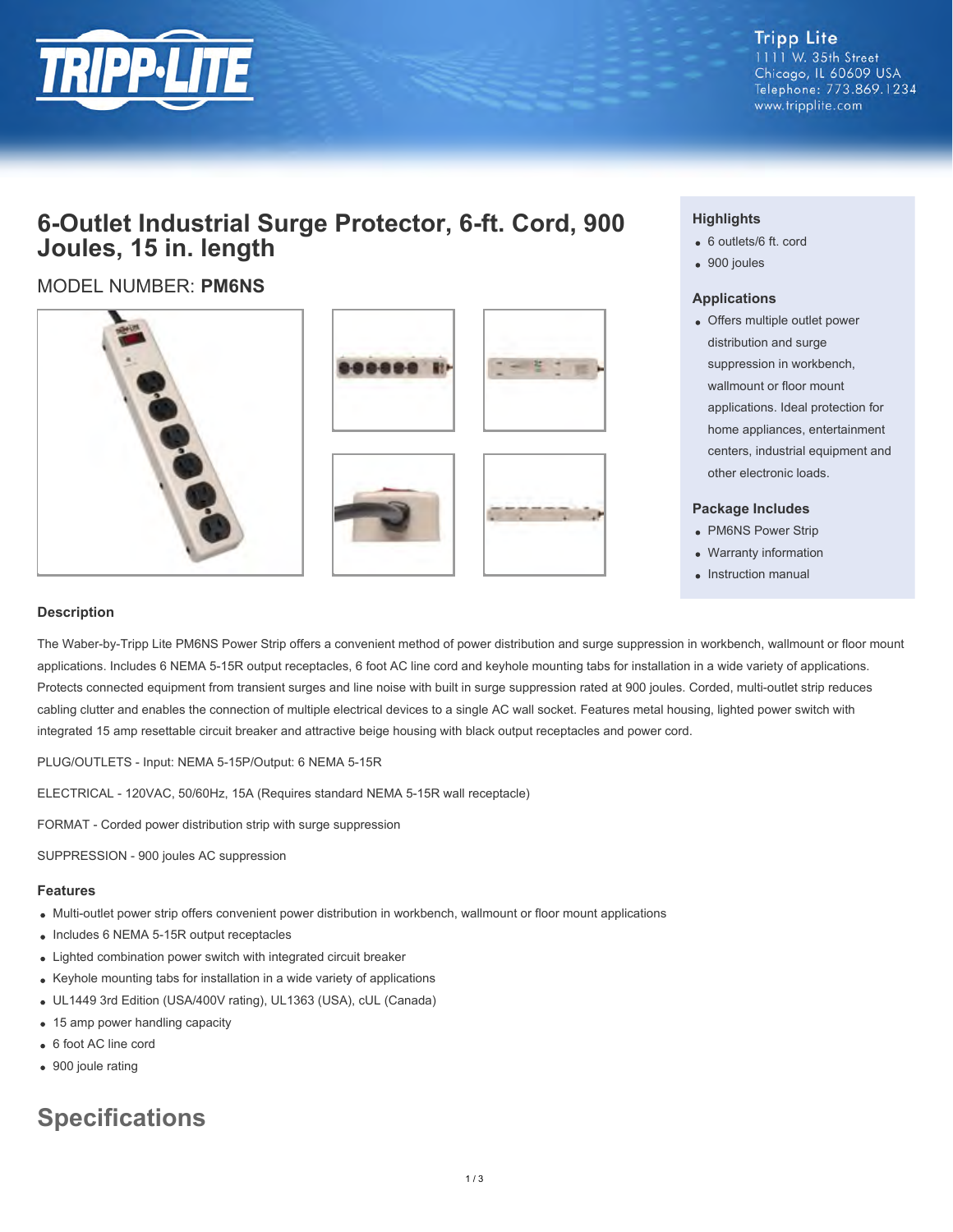

| <b>OVERVIEW</b>                              |                                                                                                    |  |
|----------------------------------------------|----------------------------------------------------------------------------------------------------|--|
| Style                                        | Strip                                                                                              |  |
| <b>OUTPUT</b>                                |                                                                                                    |  |
| <b>Frequency Compatibility</b>               | 50 / 60 Hz                                                                                         |  |
| Output Receptacles                           | $(6) 5-15R$                                                                                        |  |
| Output (Watts)                               | 1800                                                                                               |  |
| Circuit Breaker (amps)                       | 15                                                                                                 |  |
| <b>USB Charging</b>                          | <b>No</b>                                                                                          |  |
| <b>INPUT</b>                                 |                                                                                                    |  |
| Nominal Input Voltage(s) Supported           | <b>120V AC</b>                                                                                     |  |
| Recommended Electrical Service               | 120V (110-125V)                                                                                    |  |
| Input Connection Type                        | NEMA 5-15P input plug                                                                              |  |
| Input Cord Length (ft.)                      | $6\phantom{1}6$                                                                                    |  |
| Input Cord Length (m)                        | 1.83                                                                                               |  |
| Input Cord Gauge Type                        | 14 gauge, SJT                                                                                      |  |
| Voltage Compatibility (VAC)                  | 120                                                                                                |  |
| Maximum Surge Amps                           | 45000                                                                                              |  |
| <b>USER INTERFACE, ALERTS &amp; CONTROLS</b> |                                                                                                    |  |
| Switches                                     | Combination AC circuit breaker and lighted two position power switch controls power to all outlets |  |
| Diagnostic LEDs                              | Protection present (green)                                                                         |  |
| <b>SURGE / NOISE SUPPRESSION</b>             |                                                                                                    |  |
| AC Suppression Joule Rating                  | 900                                                                                                |  |
| <b>Protection Modes</b>                      | Includes full normal mode (H-N) and common mode (N-G / H-G) line surge suppression                 |  |
| UL1449 Let Through Rating                    | 400V - UL Verified                                                                                 |  |
| EMI / RFI Filtering                          | Up to 20dB                                                                                         |  |
| Immunity                                     | Conforms to IEE 587 / ANSI C62.41                                                                  |  |
| DATALINE SURGE SUPPRESSION                   |                                                                                                    |  |
| Telephone/DSL Protection                     | No                                                                                                 |  |
| Cable (Coax) Protection                      | No                                                                                                 |  |
| Network (Ethernet) Protection                | $\mathsf{No}$                                                                                      |  |